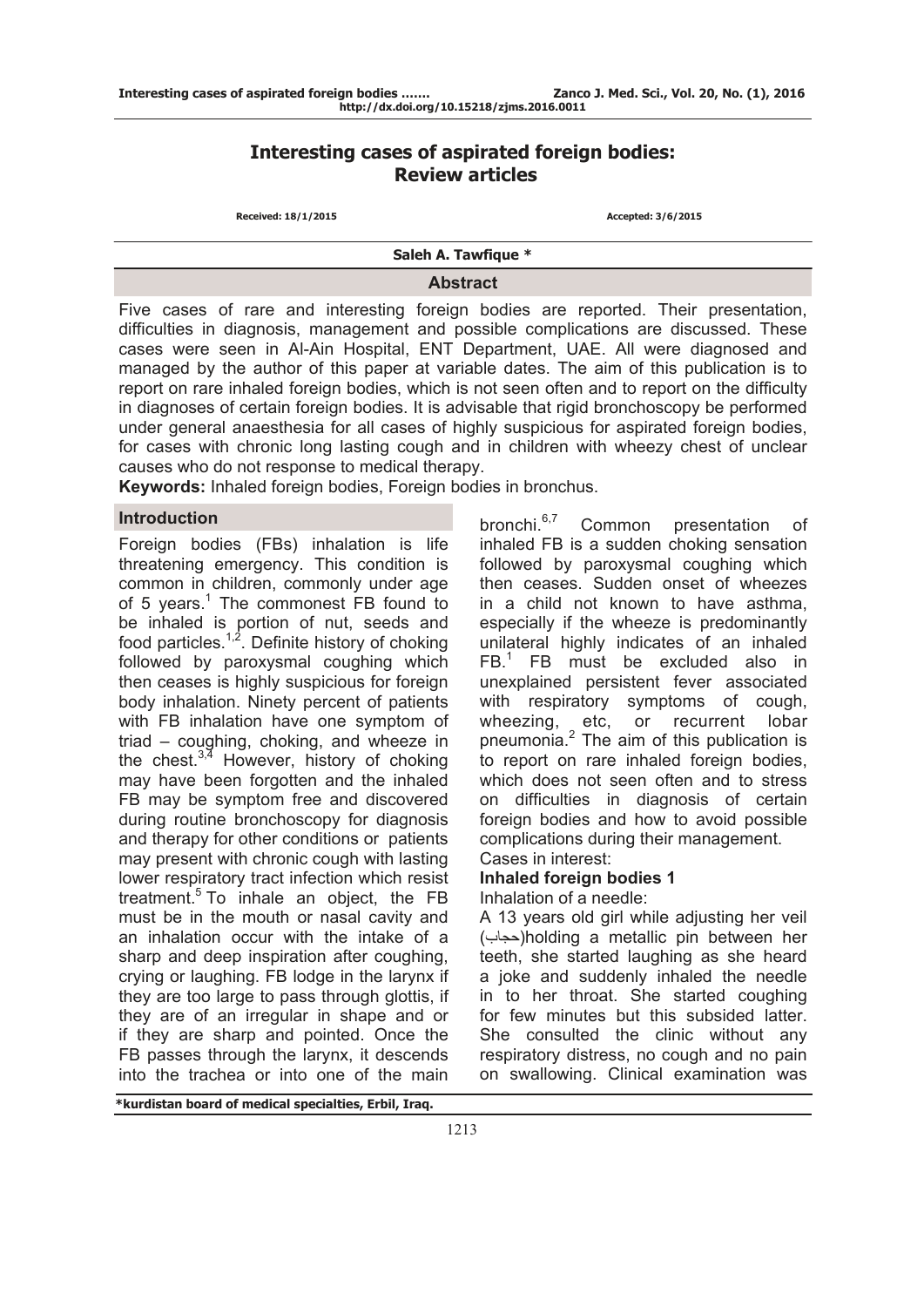| Interesting cases of aspirated foreign bodies | Zanco J. Med. Sci., Vol. 20, No. (1), 2016 |
|-----------------------------------------------|--------------------------------------------|
| http://dx.doi.org/10.15218/zjms.2016.0011     |                                            |

unremarkable. A chest x-ray revealed a needle in left lung field. It was difficult to decide clinically and on the plain x-ray if the FB is in bronchus or esophagus. Therefore, a barium swallow ordered which clearly showed that the needle was not in the oesophagus. While waiting for this investigation, the position and direction of the needle was changed from downward pointing to upward pointing (Figure 1). One thought that the FB has penetrated through oesophagus to the mediastinum,

but clinically the patient had no chest pain, no shortness of breath and no constitutional symptoms. CT chest with thin section done and this clearly revealed that the needle is in upper left bronchus. Rigid bronchoscopy was done and the needle removed without complications taking great care not to push the sharp end of the FB into pericardium. The round plastic end was pushed into lower main bronchus and the sharp pointed end grasped, then the needle was removed.



**Figure 1:** Inhaled Needle , Al-Ain hospital ENT Department , UAE Author is publisher of the case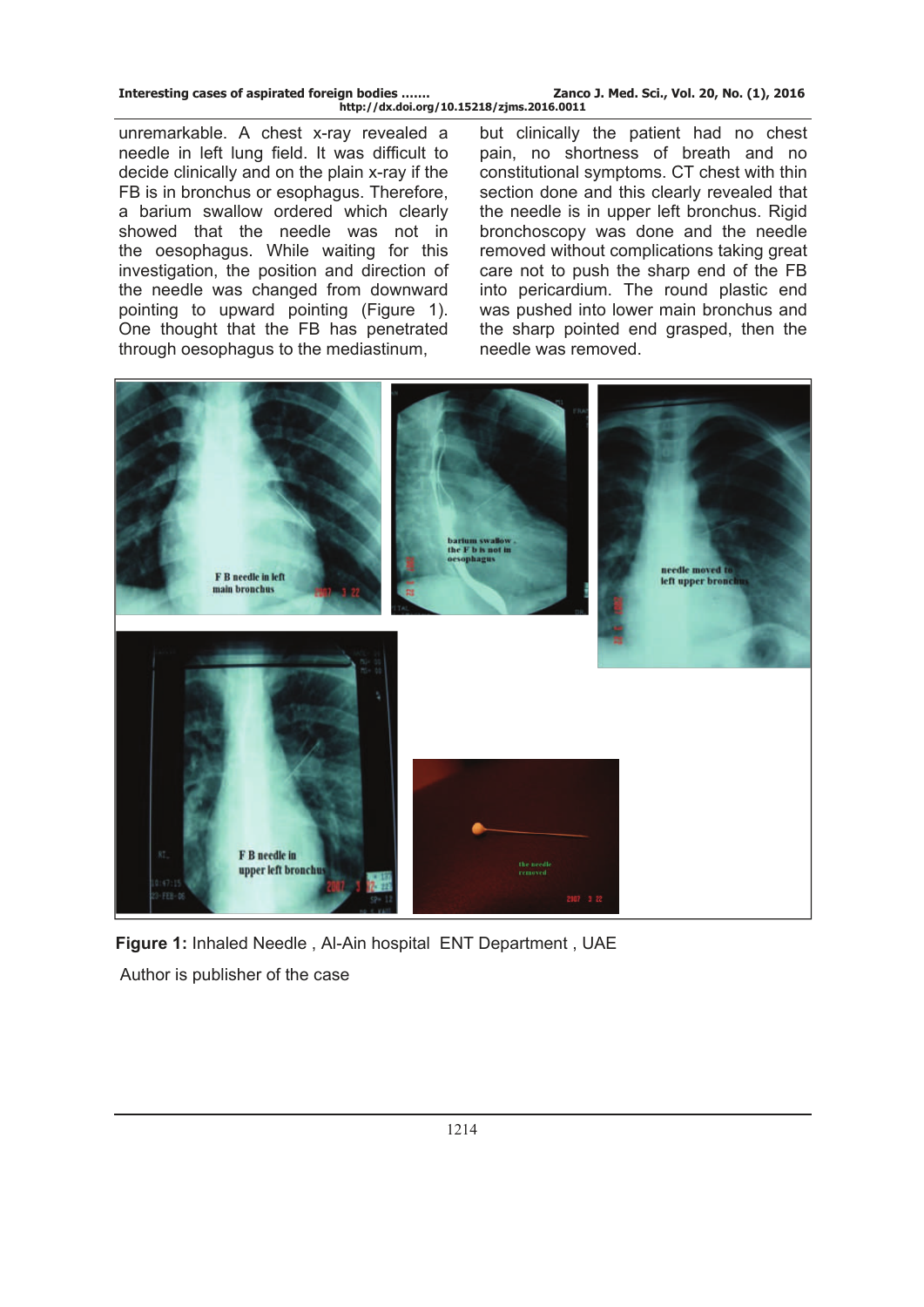**Interesting cases of aspirated foreign bodies ……. Zanco J. Med. Sci., Vol. 20, No. (1), 2016 http://dx.doi.org/10.15218/zjms.2016.0011**

**A sharp opened safety pin in the larynx**: A 15 years female patient presented with pain in throat on swallowing and husky voice started suddenly after swallowing a safety pin. Indirect laryngoscopy showed a pin imbedded in posterior pharyngeal wall with part (the head) seen in the larynx between arytenoid cartilages. Plain x-ray confirmed the finding and position of the FB (Figure 2). The foreign body was removed endoscopically under general anaesthesia. **Inhaled foreign bodies 3: inhaled peanut** A 4 year boy attended clinic with dyspnea, cough and fever for 2 weeks. He was treated with antibiotic with no improvement. The mother gave definite history of chocking while the child was eating peanut with his sister. Clinically there was diminished breathing sound and air entry in the left lung. A chest x-ray was done showing collapsed left lung but no opaque

FB (Figure 3). Bronchoscopy was done under general anaesthesia and a peanut was removed in the left main bronchus. The child discharged with antibiotic cover for 10 days. He was brought back after 2 weeks with partial improvement. He had still cough and dyspnea. Clinically there was rhonchi and diminished breathing sound in the left lung. A new chest x ray revealed incomplete resolution of left lung infection. The child was prepared for a second bronchoscopy. While waiting for the procedure the child coughed up another piece of peanut. The procedure was aborted and infection resolved with a course of antibiotics. Lesson to learn: once a FB is removed enter again in tracheobroncheal tree to make sure you have not missed a second FB or a part of the FB is left in bronchus.



**Figure 2:** Inhaled safety pin , Al-Ain hospital, ENT department, UAE. Author is publisher of the case



**Figure 3:** Inhaled pea nut, Al-Ain Hospital, ENT Department, UAE. Author is publisher of the case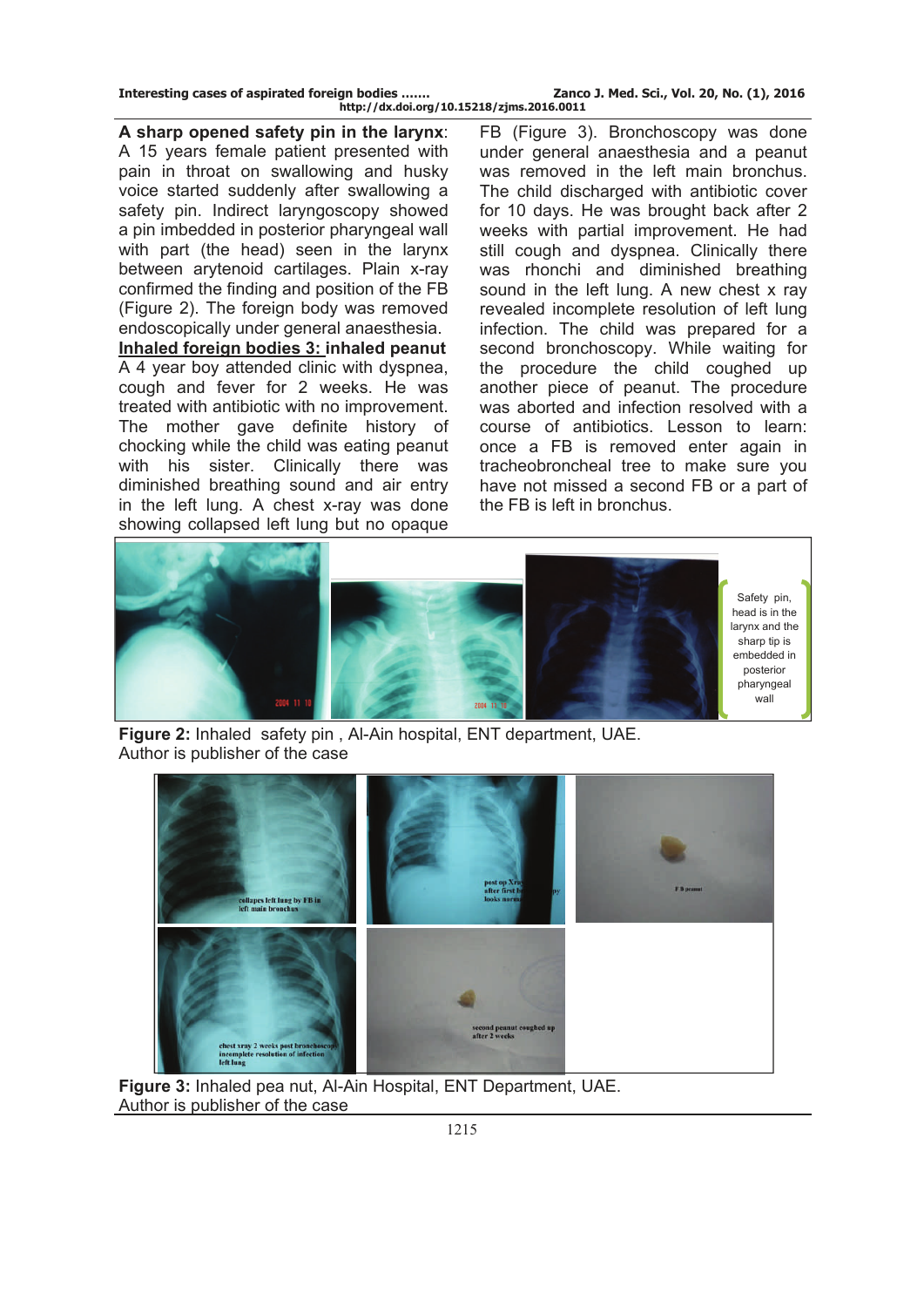## **[Inhaled foreign bodies 4:](http://iloapp.drtawfiqueclinic.com/blog/blog?Home&post=27)** Inhaled metal clips

A 3 year old girl attended ENT clinic for chronic cough and haemoptesis. She was treated for chest infection for several weeks with no improvement. Although chest x-ray was taken but it was reported to be normal! On auscultation there was diminished breathing sound in the left lung and unilateral wheezing and rhonchi. On reviewing her chest x-ray, a metallic FB was seen in left main bronchus which was missed as it was covered by the heart shadow (Figure 4). Rigid bronchoscopy was done and a sharp metallic FB (clips) was removed from the left main bronchus.

## **Inhaled Foreign bodies 5**

## Inhaled rosary pearl

A 14 year old boy attended the Accident and Emergency Department with shortness of breath, continues cough and tachypnea

of few hours duration. His parent thought that the boy has inhaled a piece of toy? pearl. He was not cyanotic but was in a marked respiratory distress and tachypnea. He had tachycardia but regular rhythm. He had no fever. Chest auscultation revealed an audible click on both inspiration and expiration. Chest x-ray was normal showing no radiopaque FB. An inhaled FB was highly suspected. Under general anaesthesia rigid bronchoscopy was done, a plastic rosary pearl was seen moving up and down in the trachea with breathing creating an audible click! It was difficult to grasp the FB with forceps; therefore a Fogerty balloon was used. The balloon was threaded through the hole in the pearl inside the trachea and inflated distally. The FB was successfully removed by this technique (Figure 5).



**Figure 4:** Inhaled metal clips, Al-Ainhospital, ENT Department, UAE Author is publisher of the case.



**Figure 5:** Inhaled Rosary pearl, Al Ain Hospital, UAE. Author is publisher of the case.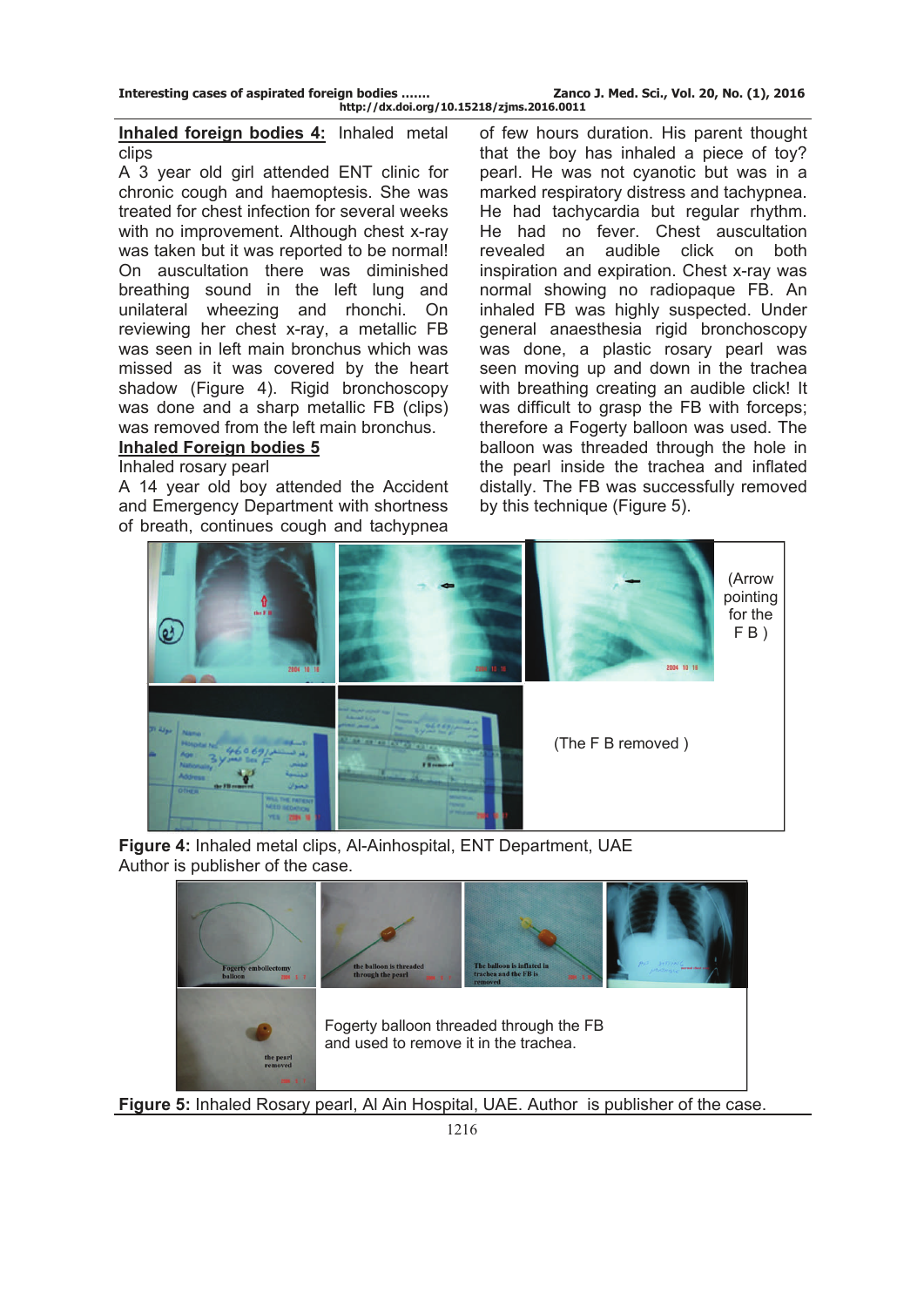## **Discussion**

Foreign body aspiration can be a lifethreatening emergency. An aspirated solid or semisolid object may lodge in the larynx or trachea. If the object is large enough to cause nearly complete obstruction of the airway, asphyxia may rapidly cause death.<sup>8</sup> Lesser degrees of obstruction or should the object passes beyond the subglottic region, its location would depend on the patient's age and physical position at the time of the aspiration. Because the angles made by the main stem bronchi with the trachea are identical until age 15 years, FBs therefore, are found on either side with equal frequency in persons in this age group. In older age group majority of FBs will lodge in the right main bronchus as the inclination of right main bronchus is more than the left.<sup>9</sup> Many aspirated FBs are unexpectedly discovered, go undetected, or are misdiagnosed. This was the case with our case number 4 as the child was treated for lung infection for long period before establishing diagnosis. Young children chew their food incompletely by incisors before their molar teeth eruption. Therefore, objects or fragments may be propelled posteriorly and triggering process of inhalation.<sup>8,9</sup> Adults who undergo oropharyngeal procedures have various oral appliances, become intoxicated, receive sedatives, or may have neurological or psychiatric disorders are at increased risk of aspirating foreign bodies. Occupation of patients plays a role and increasing risk of inhalation of material they use, such as carpenter or tailor whom are at risk of inhalation of nail, screw or pins.<sup>10</sup> In our case number 1, the foreign body was put in the mouth while she adjusted her veil, the same may happen with certain occupations when their hands are used during working ,they put screw and or nail in their mouth putting them at risk of inhalation .Inhaled FB may be present and does not show on radiological investigations, as majority of FBs are radio translucence such as pea nut as in case 3. However, here other radiological signs

might be seen on plain x-ray such as lung collapse, emphysema or mediastinum<br>shift.<sup>7,4</sup> Rigid bronchoscopy is the Rigid bronchoscopy is the treatment of choice in these cases, as current flexible fiberoptics has limited use for extraction of  $FBs$ <sup>11</sup> Foreign body may be sharp and lodges in the larynx and put the patient at risk of suffocation. In case 2 the patient had severe sore throat and stridor on presentation. Foreign body may be sharp or pointed and may lodge in the lower bronchioles. These FBs require a skilled surgeon to manage them and remove them endoscopically or by open surgery to avoid serious complications. In case 1 the FB was removed endoscopically successfully, however; there was risk of penetration of the FB into pericardium and this was explained to the patient.

## **Conclusion**

Inhalation of foreign bodies is common in children in the first decade of life. Clinical history of choking and paroxysm of cough is present in majority of cases. On clinical examination of chest, some positive findings can be detected such as diminished unilateral breathing sounds and unilateral wheezing. Chest plain x-ray is essential, however normal chest imaging does not exclude presence of FB, as majority of inhaled FBs are radiolucent. Rigid bronchoscopy must be done for diagnosis and treatment of all suspected cases. Endoscopy for removal of sharp and irregular FB must be performed by high skilled surgeon. It is recommended that after endoscopic removal of the FB that the surgeon must have a second endoscopic look to make sure he has not left behind a second FB or part of the removed FB in the bronchus.

## **Conflicts of interest**

The author reports no conflicts of interest.

#### **References**

<sup>1.</sup> Prakash U, Cortese D. Tracheobronchial foreign bodies. In: Bronchoscopy: A Text Atlas. Philadelphia, Pa: Lippincott-Raven; 1997. P. 253-77.